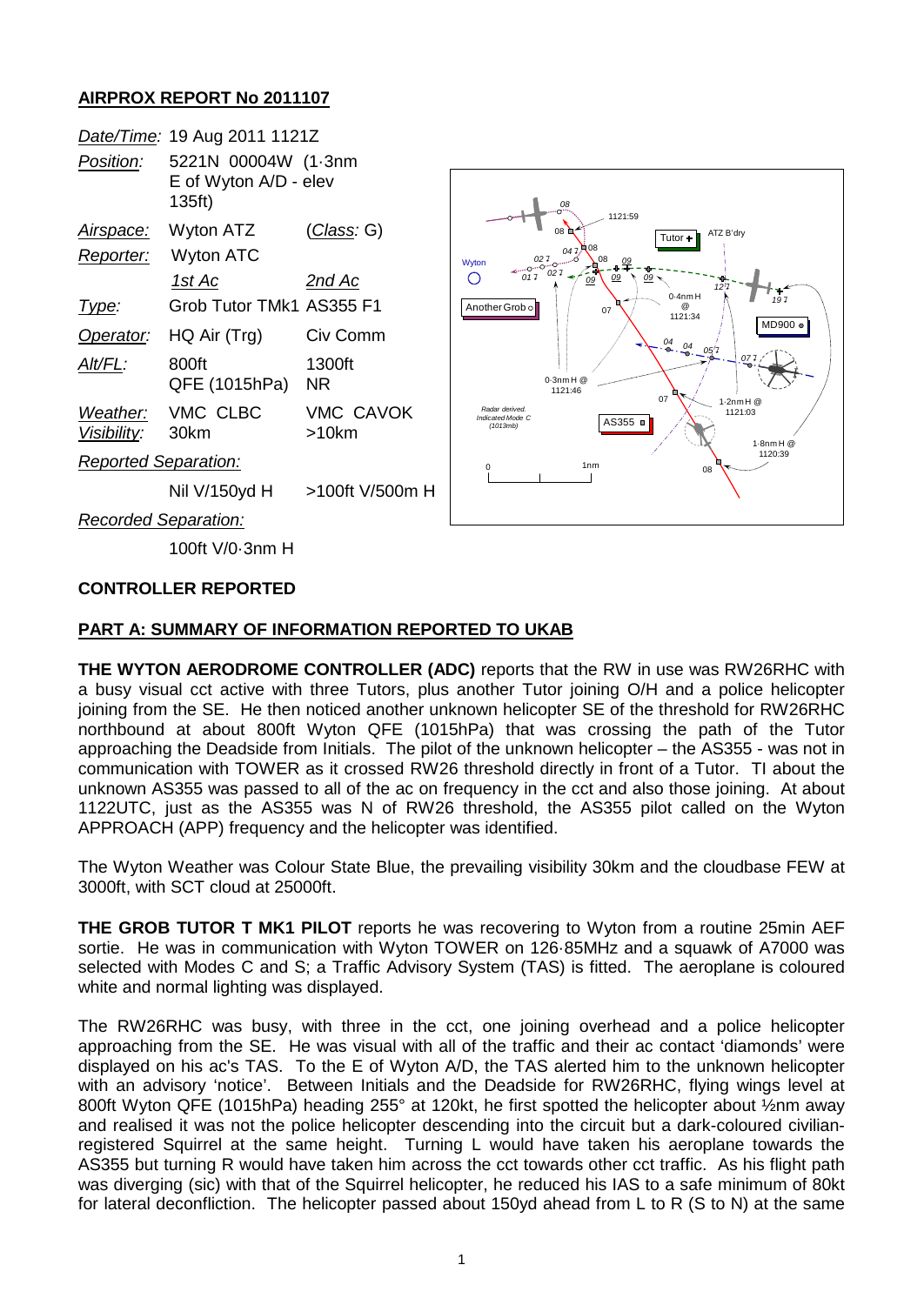height with a 'high' Risk of collision, before proceeding through the visual cct. He added that he did not want to try to climb over the AS355 in case its pilot took action to avoid the other ac in the cct. His recovery was then completed without further incident.

**THE AS355 F1 PILOT** reports he was flying single pilot in transit VFR from a private HLS at Chelmsford to York Racecourse and was in receipt of a BS from Cambridge APP on 123·6MHz. SSR was selected on but neither Mode S nor TCAS is fitted. The helicopter has a dark maroon livery and the red strobes were on.

Heading 310° at 110kt in a level cruise at 1300ft ALT after flying W of the City of Cambridge he recalls seeing a police helicopter whose crew reported recovering to Wyton on the RT and appeared to be on a diverging course. The white Grob trainer was first seen at a range of 1nm, 100ft above his helicopter and closing from his 2 o'clock. The Grob passed astern, 500ft away horizontally and >100ft above his helicopter at the closest point with a 'medium' Risk. He had stayed with Cambridge APP until he realised his geographical position and that he had infringed Wyton's 'airspace'. He switched frequency and gave Wyton APP a late call, who then advised him to continue en-route. Mistakenly, he had relied on the GPS fitted in the ac, which did not show Wyton A/D on its database. This, coupled with seeing the police helicopter flying away gave him a false indication that Wyton was further to the E. He opined that this infringement was a simple case of his erroneous assumption of his ac's position and the distraction of dealing with passengers on-board. He was informed later by Cottesmore ZONE that an Airprox report was being raised.

**ATSI** reports that the Airprox occurred at 1121:46 between a Squirrel AS355 F1 Helicopter and a Grob Tutor, 1·3nm E of Wyton A/D, within the Class G Wyton ATZ, which comprises a circle radius 2.5nm centred on RW08/26, extending from the surface to 2000ft above the aerodrome elevation of 135ft. The AS355 was operating on a VFR flight from a private site at Chelmsford to York Racecourse Heliport and was in receipt of a BS from Cambridge APP on 123.6MHz. The Tutor was on a local VFR training flight from Wyton A/D and at the time of the incident was in receipt of an Aerodrome Control Service from Wyton TOWER on 119.975 MHz. Cambridge Approach was providing an Approach PS without the aid of surveillance equipment. Wyton TOWER and APPROACH were operating as separate positions without the aid of surveillance equipment.

The Wyton 1050Z METAR: 28005KT 9999 FEW030 SCT250 18/09 Q1019 BLU= The Wyton 1150Z METAR: 24005KT 9999 FEW030 SCT250 18/09 Q1019 BLU=

At 1111:10 the AS355 pilot contacted Cambridge APP and reported routeing from a private site in Chelmsford to York Racecourse at 900ft requesting a BS, which was agreed by the controller and the AS355 pilot instructed to report W abeam *"Cambridge".* At 1112:00 the Police MD900 helicopter pilot contacted Cambridge APP and was given TI on the AS355. The MD900 pilot reported at 1000ft and requested a routeing via the northern edge of Cambridge A/D en route to Wyton. The controller informed the MD900 pilot that he would provide a BS, and the MD900 pilot reported having the AS355 in sight. The MD900 was then issued with a clearance to proceed overhead Cambridge A/D. At 1113:00 the Cambridge APP controller gave TI on the MD900 to the AS355 pilot who reported having the MD900 in sight. At 1114:00 the AS355 reported passing W abeam *"the city"* and was told to keep a good lookout for gliders WNW of Cambridge. At 1117:30 the MD900 pilot reported clearing to the NW of Cambridge A/D and switching to Wyton, which was acknowledged by the controller.

At 1119:00, the MD900 pilot contacted Wyton TOWER for joining instructions and was told it was RW26, righthand, with 1 ac departing and 3 ac in the cct. At 1120:00 the subject Grob Tutor pilot contacted Wyton TOWER on instruction from Wyton APPROACH (134.050MHz) requesting a visual recovery for RW26 from the E. The Wyton TOWER controller informed the Tutor pilot that there was 1 ac departing, 3 in the cct and a police helicopter – the MD900 - joining from the SE.

At 1120:10, Cambridge APP asked the AS355 pilot if he wished to continue en-route with Wyton as he had no further traffic. At 1120:40 the AS355 reported going en-route to Wyton.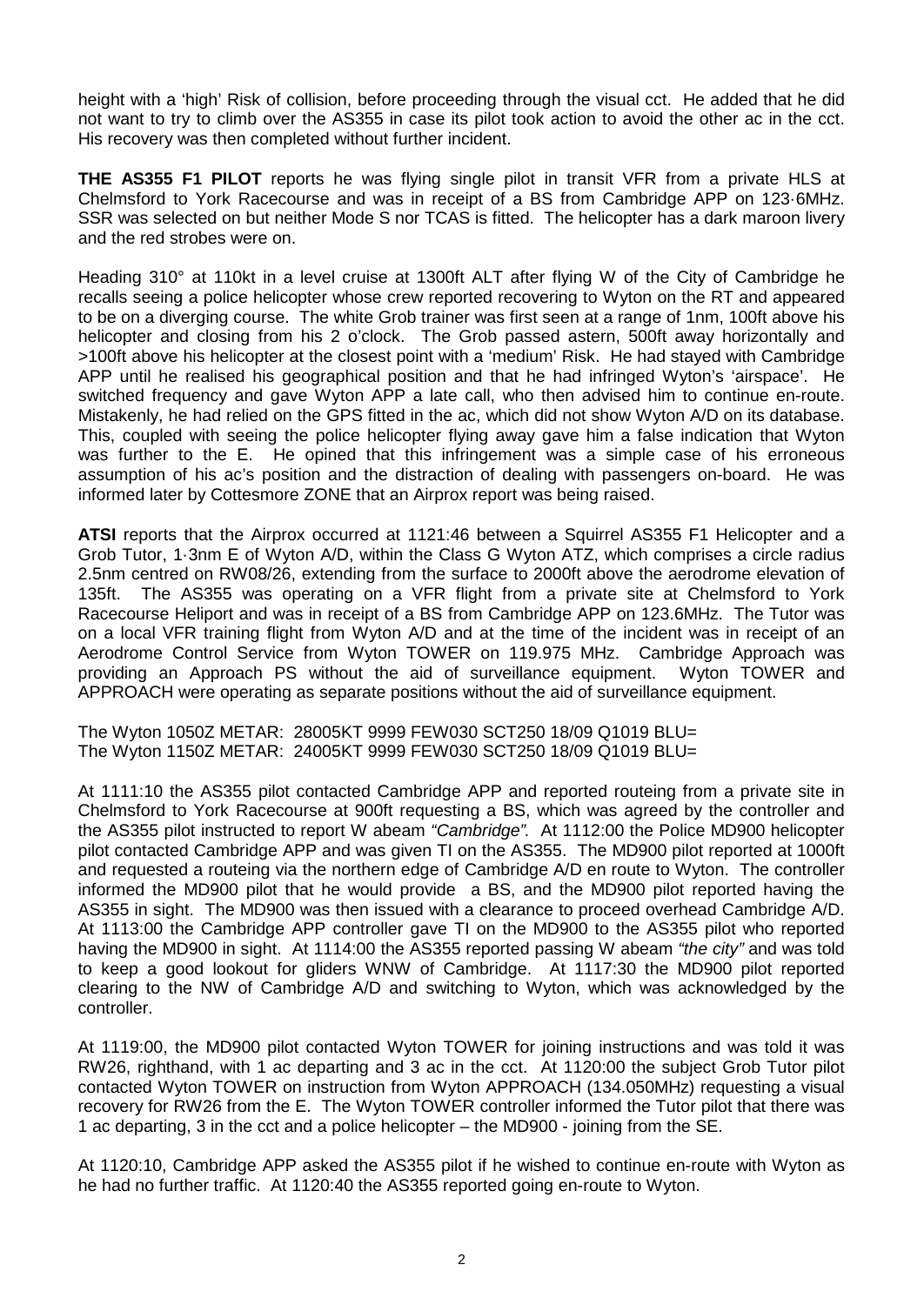[UKAB Note (1): At 1120:39, radar recordings show the AS355 3nm SE of Wyton with the Tutor 2.9nm to the E of Wyton. The Tutor and the AS355 are 1.8nm apart at this point. The Police MD900 squawking the discrete code of A0054 is shown 4.7nm to the ESE of the A/D. At 1121:00 the Wyton TOWER controller saw the AS355 to the SE of the RW26 threshold and broadcast to 'All Stations' that an unknown helicopter was crossing RW26 northbound. At 1121:34 radar recordings show the Tutor approaching RW26 from the E at a range of 2nm from the A/D with the AS355 0.4nm to the SW of the Tutor on a converging, NW'ly track. The CPA occurs at 1121:46, at a position 1.3nm E of the A/D as the AS355 crosses from L - R ahead of the subect Tutor at a range of 0.3nm, whilst also passing astern of another circuiting Tutor that has just steadied on final.]

At 1122:00 the AS355 contacted Wyton APP apologising for the late call and informed the controller that he was transiting the zone to the E.

The report from the pilot of the Tutor stated that when his TAS alerted him about traffic the pilot believed it was the previously mentioned police helicopter, then realised it was an unknown helicopter – the AS355 - and reduced speed to avoid it. The pilot of the AS355 stated in his written report that he had relied on his GPS which did not show Wyton on the database. He remembered seeing the Police MD900 who had reported recovering to Wyton and appeared to be on a divergent course. The pilot remained with Cambridge APP and contacted Wyton APP when he realised his position.

The AS355 and the Tutor were both inside the Wyton ATZ. The Tutor was in receipt of an Aerodrome Control Service from Wyton TOWER. The AS355 had not obtained permission to enter the ATZ at Wyton. Rule 45 of the Rules of the Air Regulations 2007 states that at:-

'an aerodrome having an air traffic control unit', 'During the notified hours of watch of the air traffic control unit' 'an aircraft shall not fly, take off or land within the aerodrome traffic zone of an aerodrome unless the commander of the aircraft has complied with paragraphs (3), (4) or (5) as appropriate.'

Paragraph (3) states that:

'(3) If the aerodrome has an air traffic control unit the commander shall obtain the permission of the air traffic control unit to enable the flight to be conducted safely within the zone.'

Furthermore paragraph (6) requires that:

The commander of an aircraft flying within the aerodrome traffic zone of an aerodrome shall:

(a) cause a continuous watch to be maintained on the appropriate radio frequency notified for communications at the aerodrome; or

(b) if this is not possible, cause a watch to be kept for such instructions as may be issued by visual means; and

(c) if the aircraft is fitted with means of communication by radio with the ground, communicate his position and height to the air traffic control unit….at the aerodrome (as the case may be) on entering the zone and immediately prior to leaving it.

Wyton's hours of watch are notified in the UK AIP at ENR 2.2 as sunrise to sunset during the Summer period.

The written report from the AS355 pilot states that seeing the Police MD900 on a divergent course for Wyton reinforced his belief that Wyton was further E than it actually was. When the pilot realised his position he contacted Wyton APP apologising for the late call.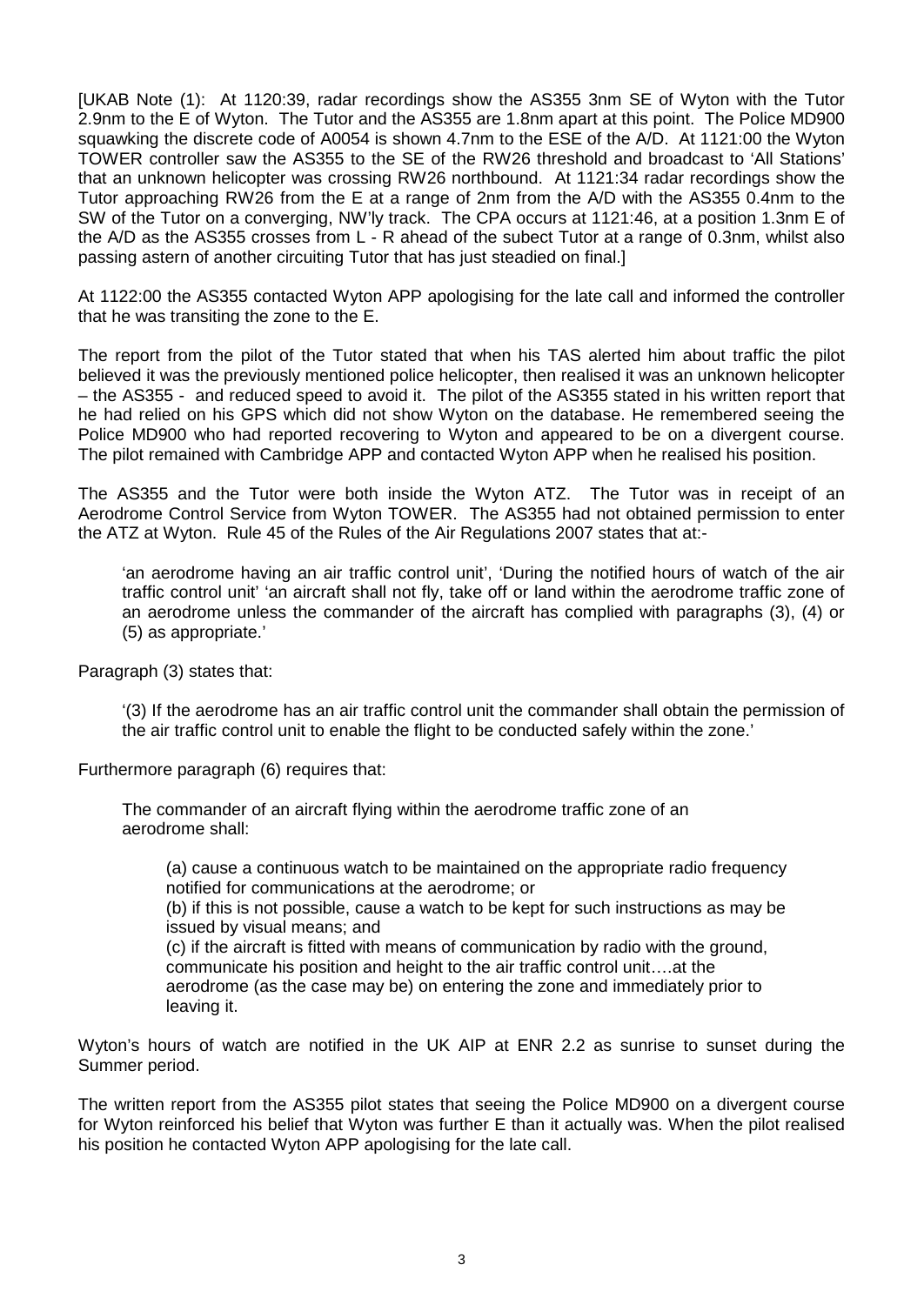The Cambridge APP controller was not using surveillance equipment to provide a BS to the AS355 so would not have been able to assist the pilot in ascertaining that his position was close to the Wyton ATZ.

The Wyton ADC was unaware of the presence of the AS355 until it was seen SE of the RW26 threshold, flying northbound and was therefore unable to provide timely TI that might have assisted in preventing the Airprox. When the Wyton ADC saw the AS355 TI was immediately broadcast to all ac on the frequency. The AS355 pilot contacted Wyton APP after he had crossed the RW26 threshold in front of the Tutor.

**HQ AIR (TRG)** comments that the 'simple' mistake by the AS355 pilot created a very high potential risk for the multiple ac within the Wyton ATZ, the AS355 pilot and his passengers. That risk was well handled by the Tutor pilot, who maintained good situational awareness with the help of TAS and who took sensible actions to avoid a collision. The risk posed to the other cct traffic might also be worthy of consideration as it is not clear whether they saw the intruder or not. This incident is a salutary reminder that lapses in, or failures of navigation, on the part of any ac can result in infringements of supposedly protected airspace. Therefore, even in the visual cct, pilots should remain aware to the possibility of unknown traffic approaching from any direction.

# **PART B: SUMMARY OF THE BOARD'S DISCUSSIONS**

Information available included reports from the pilots of both ac, transcripts of the relevant RT frequencies, radar video recordings, reports from the air traffic controller involved and reports from the appropriate ATC and operating authorities.

The ATSI report shows that in the provision of a BS to the AS355 pilot, the Cambridge controller had no access to radar data and would, therefore, have relied on position reports from the AS355 pilot. Consequently, Cambridge APP would not have recognised how close the AS355 was to Wyton, before the controller prompted the pilot to call Wyton APP. The recorded RT and radar data shows that the helicopter was 3nm SE of Wyton at 1120:39, with a mere ½nm to run to the Wyton ATZ boundary, when the AS355 pilot switched from Cambridge APP to Wyton APP. Moreover, the AS355 pilot did not contact Wyton until 1122:00, when the radar recording shows the AS355 had already crossed through the final approach to RW26 and was infringing the liveside of the RH cct in opposition to the established visual cct pattern, whereas he should have remained clear of the airspace within the pattern formed by the circuiting ac.

It was evident that the AS355 pilot had not been aware how close he had flown to Wyton before he had sighted the Tutor and finally realised his position. The AS355 pilot reported that his ac's GPS database did not show Wyton A/D and Members were most surprised that this large, well established A/D, with it associated 2½nm radius ATZ, was not clearly delineated. Whilst the type and GPS equipment software version in use by the AS355 pilot was not revealed in his report, an experienced helicopter pilot Member was most concerned that the GPS database had not been kept accurately up to date and suggested inadequate pre-flight planning. Moreover, it was observed that CAA Safety Notices warn pilots operating VFR not to use GPS as a primary means of navigation. In the Member's view there was no excuse; the AS355 pilot's overreliance on GPS without apparent reference to an up-to-date chart was indicative of poor airmanship. The Board agreed that navigational errors by the AS355 pilot were the catalyst to this Airprox, however, this seems to have been a salutary lesson and the pilot has acknowledged his mistake. The result was that, contrary to Rule 45 of the Rules of the Air, the AS355 pilot did not obtain permission to enter the ATZ from Wyton ATC or monitor the frequency during the transit. Furthermore, he did not give way to the Tutor approaching from his right hand side and flew through the downwind leg at about cct height. The Board concluded, therefore, that the Cause of this Airprox was that the AS355 pilot entered the ATZ without permission, contrary to Rule 45 of the Rules of the Air (RoA), and flew into conflict with ioining and established cct traffic.